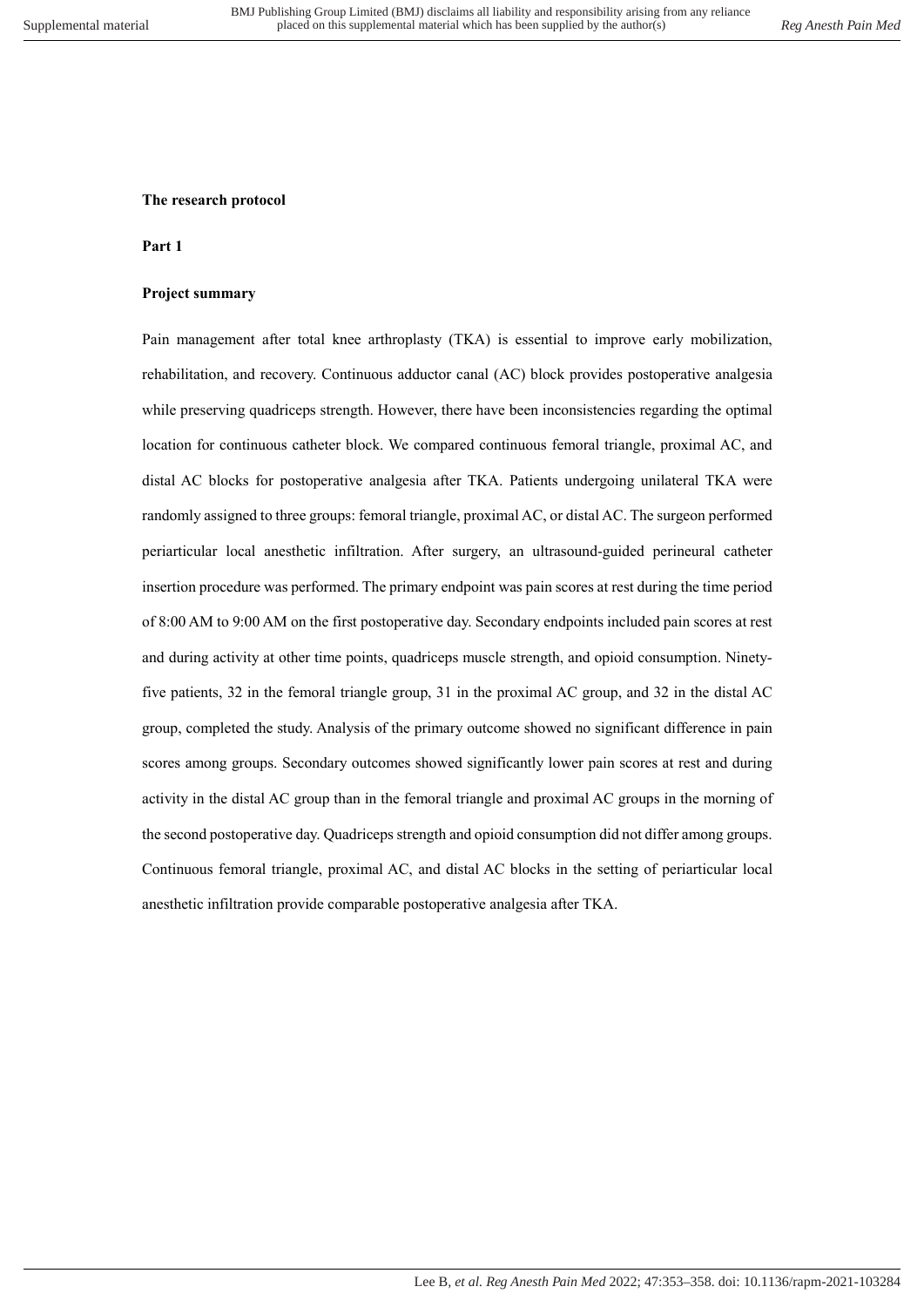#### **Study goals and objectives**

We designed this randomized, controlled, double-blind clinical trial to compare continuous femoral triangle, proximal AC, and distal AC blocks for postoperative analgesia after TKA. The proximal end of the AC was identified using ultrasound landmarks, and the locations of the femoral triangle and distal AC blocks were determined based on the patient's femur length using radiographs. Our primary endpoint was to compare postoperative pain scores, and the secondary endpoints included opioid consumption and quadriceps motor strength.

# **Study design**

This research is the prospective randomised, double-blinded study.

Inclusion criteria: adult patients with an American Society of Anesthesiologists physical status of class I–III scheduled for elective, unilateral, primary TKA

Exclusion criteria: chronic opioid use (daily use for  $>1$  month of 20 mg oral morphine equivalents), revision surgery, contraindications to spinal anesthesia or peripheral nerve blocks, and allergy to lidocaine or ropivacaine.

Expected duration: March 2020 and December 2021

#### **Methodology**

#### **Assignments and interventions**

Patients were randomly assigned to either the femoral triangle, proximal AC, or distal AC groups according to a computer-generated randomization sequence on the day of surgery.

## **Anesthesia and surgery protocol**

Upon the patients' arrival at the operating room, routine monitoring was performed. The patients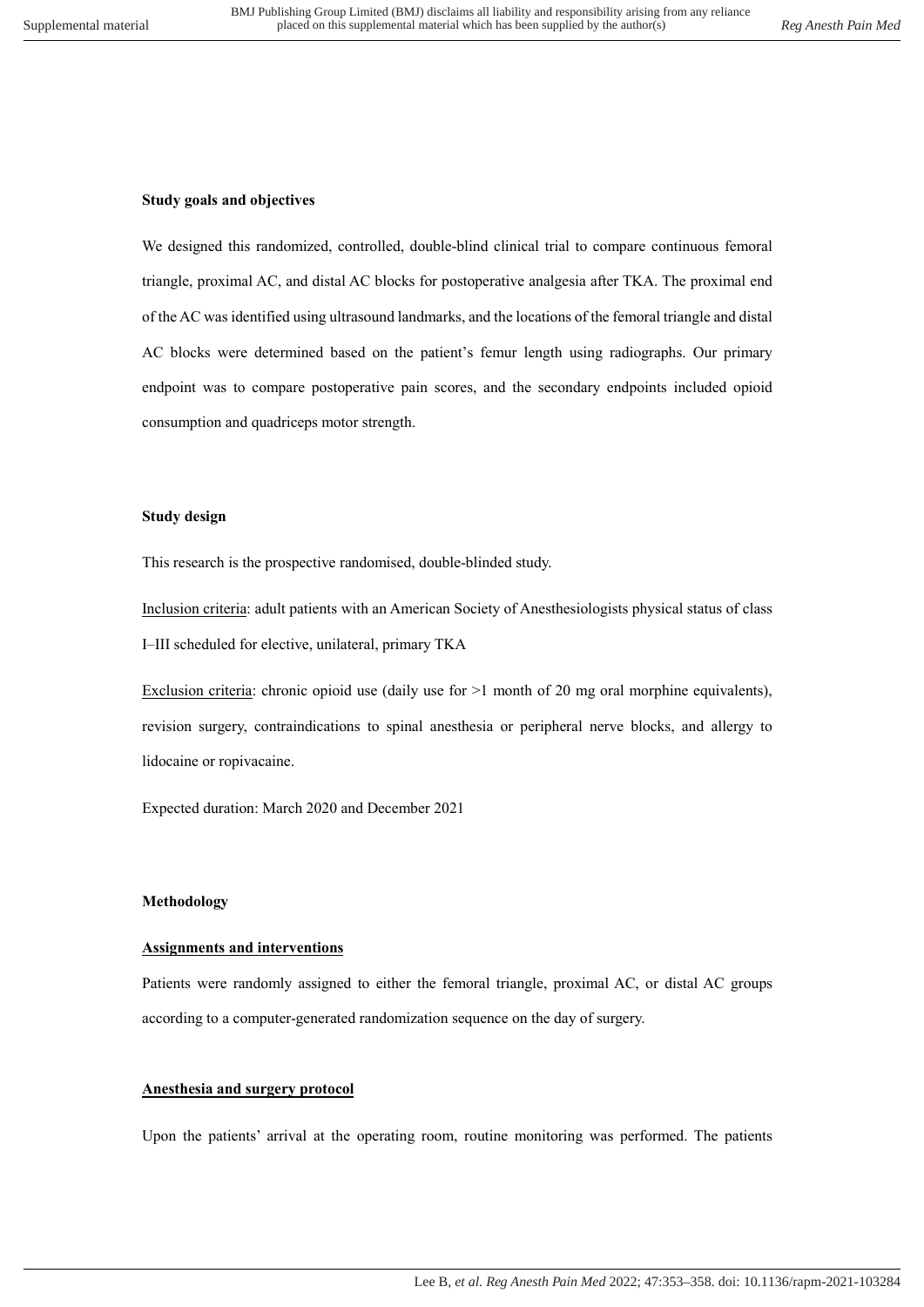received spinal anesthesia with 10–12 mg of 0.5% hyperbaric bupivacaine. Patients who requested intraoperative sedation received propofol at  $30-50 \mu g/kg/min$ . Hypotension ( $>20\%$  decrease in mean blood pressure from baseline) was treated with a bolus of ephedrine (4 mg) or phenylephrine (50 μg). All TKAs were performed via the medial parapatellar approach by a single surgical team. The surgeon performed periarticular local anesthetic infiltration with 150 mg of ropivacaine and 30 mg of ketorolac diluted with normal saline to a total volume of 50 mL. The first 20 mL of the mixture were injected into the posterior capsule, the medial and lateral collateral ligaments, and medial and lateral meniscus remnants, prior to implant placement. The remaining 30 mL were used to infiltrate the soft tissue around the knee, including the surrounding muscles, synovium, fat pad, and subcutaneous tissue, before wound closure. All patients received preoperative celecoxib (200 mg) orally and intraoperative doses of acetaminophen  $(1 \text{ g})$ , tranexamic acid  $(1 \text{ g})$ , and dexamethasone  $(5 \text{ mg})$  intravenously. In the ward, all patients received celecoxib 200 mg orally and acetaminophen 1 g intravenously every 12 h thereafter. Intravenous tramadol (50 mg) was administered as rescue analgesia. Patients received standard of care physical therapy sessions (twice on PODs 1 and 2) and were mobilized once on the day of surgery with caregiver assistance and ambulated as soon as possible on POD1.

#### **Catheter insertion procedure**

After surgery, the patient was transferred to a block room and routine monitoring was performed. All catheters were inserted under a full aseptic technique using a real-time ultrasound-guided in-plane approach by an experienced anesthesiologist. A multi-hole perineural catheter through a catheter-overneedle system (E-cath PLUS, PAJUNK® GmbH, Geisingen, Germany) and a linear 6–13-MHz ultrasound probe (HFL38xp, SonoSite Inc., Bothell, WA, USA) were used for all patients.

On ultrasound, the proximal end of the AC was defined as the intersection of the medial borders of the sartorius muscle and the adductor longus muscle (supplemental figure 1). In the femoral triangle group, the insertion site was determined at 2/15th the femur length above the proximal end of the AC along the long axis of the femur (figure 1A). In the proximal AC group, the insertion site was the proximal end of the AC (figure 1B). In the distal AC group, the insertion site was determined at 1/15th the femur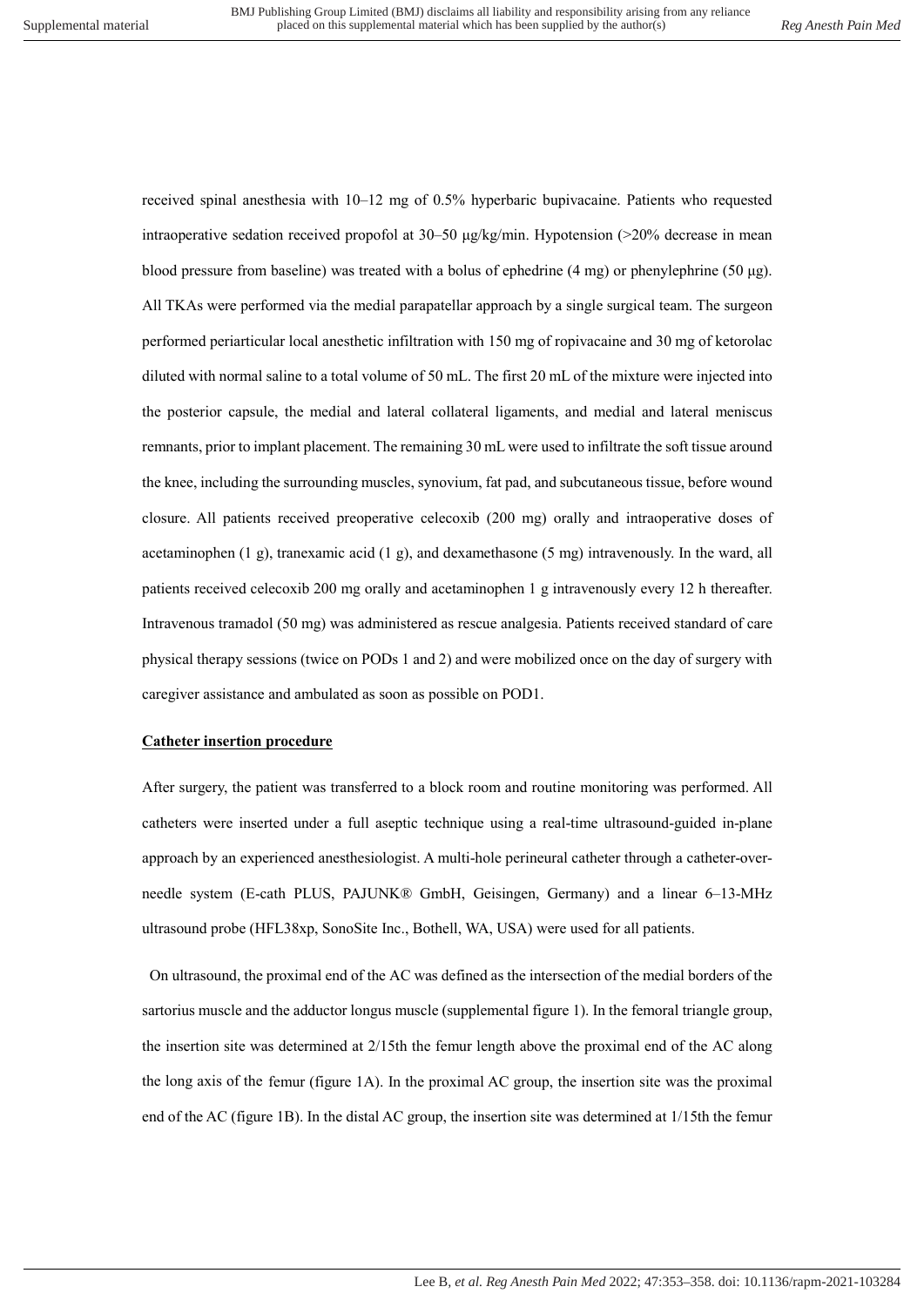length below the proximal end of the AC along the long axis of the femur (figure 1C). In our hospital's TKA protocol, a full-length standing anteroposterior radiograph is obtained before admission. Based on this, femur length was measured from the top of the femoral head to the most distal end of the medial femoral condyle (supplemental figure 2).

In preliminary data from 10 patients, the mid-thigh was approximated at 2/15th of the femur length above the proximal end of the AC (supplemental table 1). In addition, an area 2 cm above the adductor hiatus was approximated at 1/15th of the femur length below the proximal end of the AC. The proximal end of the AC was identified by ultrasound and the length from the ASIS to the superior border of the patella was measured using a tape measure.

Following identification of the designated site, an 18-gauge cannula with an indwelling 21-gauge needle was advanced through the sartorius muscle with the needle tip positioned lateral to the saphenous nerve. To open a space for catheter insertion, 10 mL of 0.2% ropivacaine was injected via the needle for hydrodissection. A 21-gauge multi-hole E-catheter was inserted through an indwelling 18-gauge cannula. An additional 5 mL of 0.2% ropivacaine was injected during ultrasound imaging to ensure correct placement of the catheter tip between the artery and the deep fascia of the sartorius in the femoral triangle group or between the artery and the vastoadductor membrane (VAM) in the AC groups (supplemental figure 3). The catheter was secured with a sterile occlusive dressing and an anchoring device. During the 48-h postoperative period, 0.2% ropivacaine was infused via the perineural catheter at a basal rate of 6 mL/h, a 4 mL bolus, and a lockout time of 30 min using a portable, patient-controlled infusion pump. After the procedure, all patients were dressed with hospital uniform tops and bottoms to blind the group assignment.

#### **Outcome measurement**

The primary endpoint was pain scores at rest in the morning on POD1. The pain intensity at rest and during activity was evaluated using an 11-point numeric rating scale (NRS:  $0 =$  no pain,  $10 =$  worst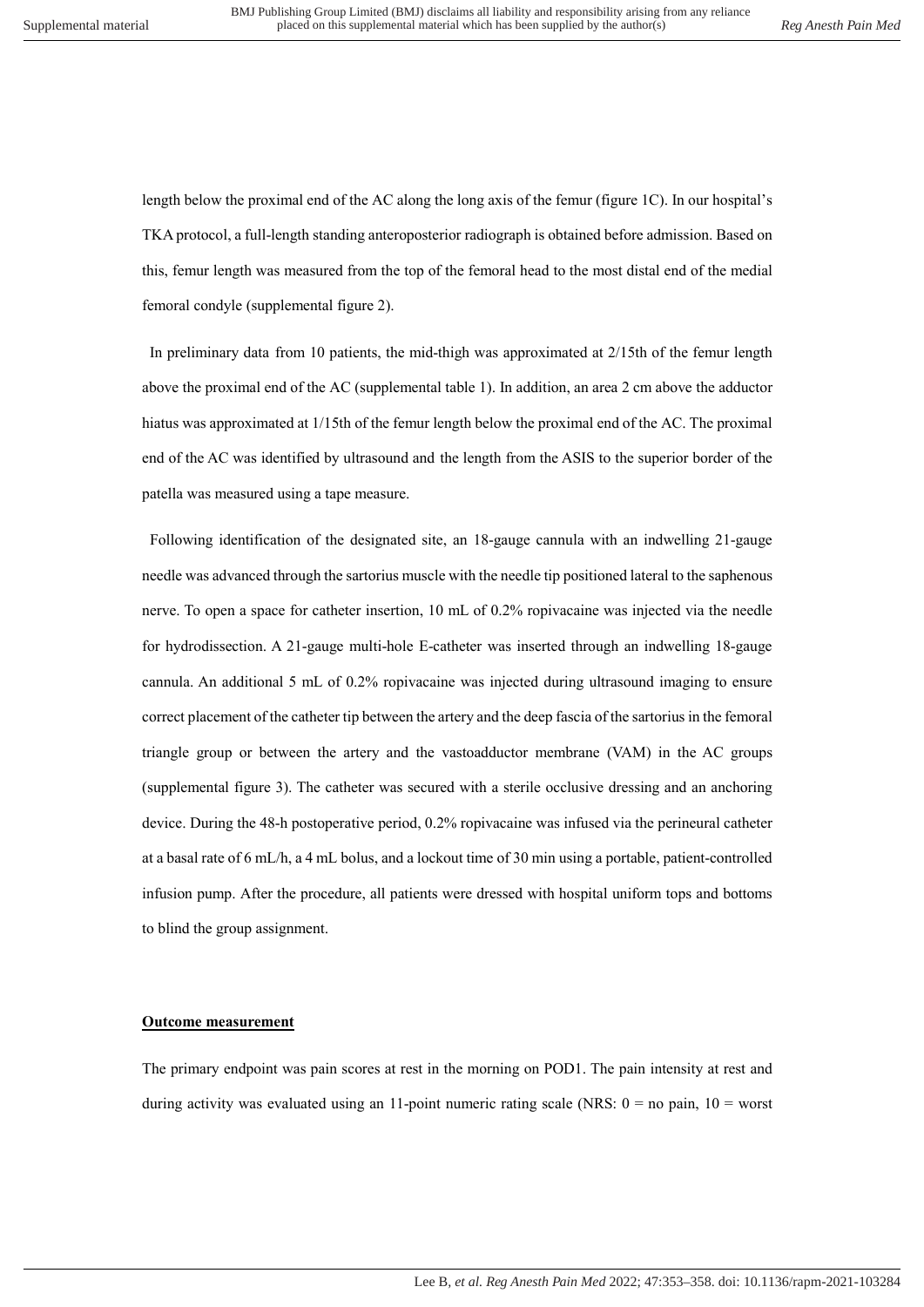imaginable pain). The secondary endpoints included pain scores at other time points, quadriceps muscle strength, opioid consumption, and local anesthetic consumption. Pain scores and quadriceps strength were assessed at four time points: preoperative baseline, the morning (8:00-9:00 AM) of POD1, the afternoon (4:00-5:00 PM) of POD1, and the morning (8:00-9:00 AM) of POD2. The quadriceps strength of both legs was tested using a hand-held dynamometer (Lafayette Manual Muscle Test System, Lafayette Instrument Company, Lafayette, Indiana, USA). Patients were instructed to extend their knees twice, with a 30-second pause between each attempt. The maximum force achieved was used in the analysis. The consumption of tramadol was converted to oral morphine equivalents. Preoperative data collection included the Hospital Anxiety and Depression Scale (HADS) ranging from 0 to 21. The probable presence of anxiety or depression was defined as a HADS anxiety or depression subscale score ≥11.

## **Safety considerations**

We excluded subjects who were thought to have the risk for spinal anesthesia or peripheral nerve blocks.

Exclusion criteria: contraindications to spinal anesthesia or peripheral nerve blocks, and allergy to lidocaine or ropivacaine

#### **Data management and statistical analysis**

We calculated the sample size required to detect a difference in NRS  $>$ 3 among the three groups using pairwise comparison. Bonferroni correction was performed to adjust for the increase in type I error in multiple comparisons. Accordingly, 29 subjects were required in each group to achieve a statistical power of 90% at P-value of <0.0167. Therefore, 32 patients were enrolled in each group to account for a 10% dropout rate. The Shapiro–Wilk and Kolmogorov–Smirnov tests were used to confirm normality of the data distribution. One-way analysis of variance and the Kruskal–Wallis test were used to analyze parametric and nonparametric continuous variables, respectively. Post-hoc analysis was performed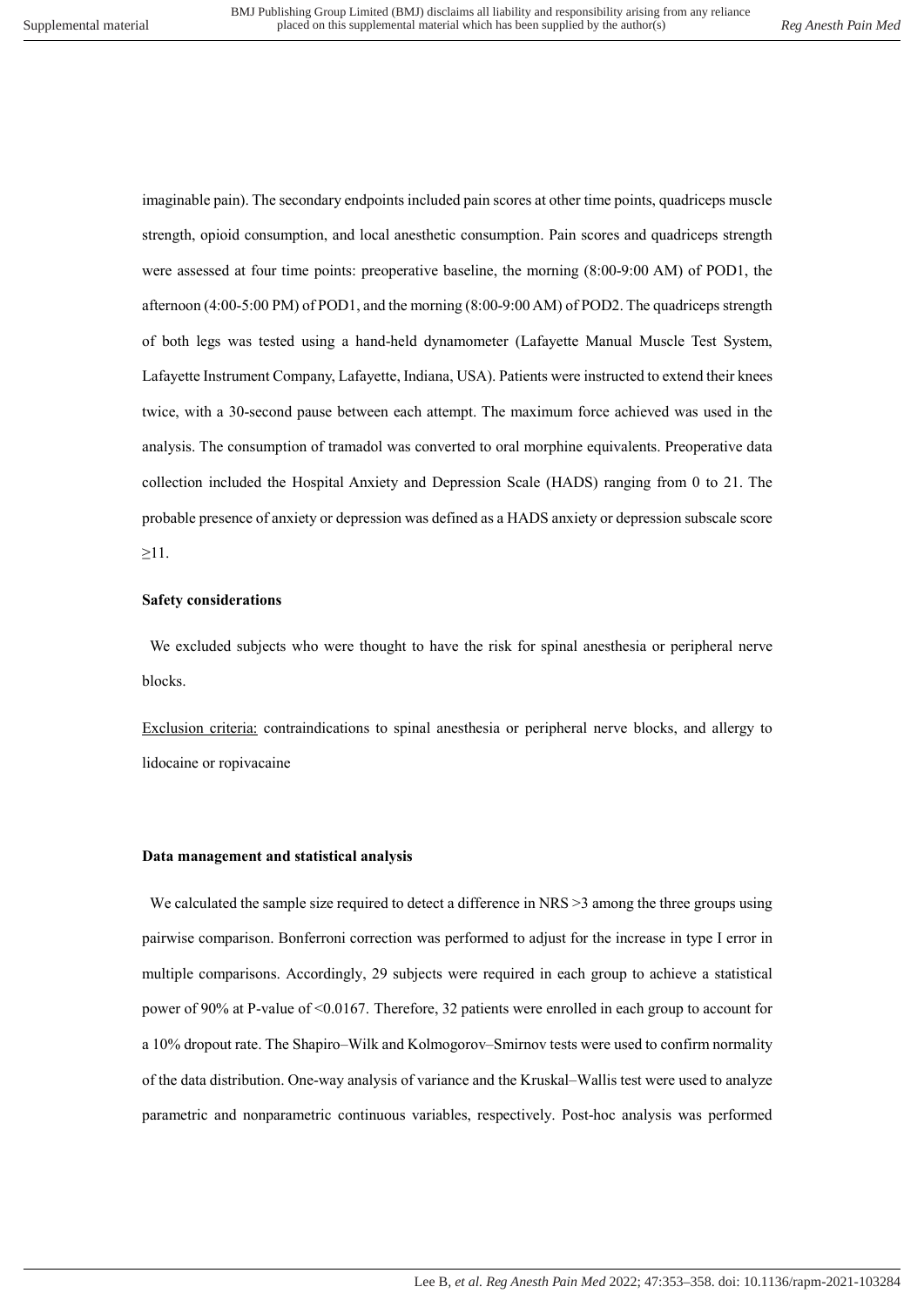using the t-test or Mann–Whitney test as appropriate and adjusted using the Bonferroni correction. Intergroup comparisons of categorical variables were conducted using Fisher's exact test or the chisquare test as appropriate. Continuous variables are presented as mean  $\pm$  SD or median (interquartile range); categorical variables are presented as numbers (percentages). Statistical analyses were performed using R version 3.5.1 (R Foundation for Statistical Computing, Vienna, Austria), SPSS version 23.0, (IBM Corp., Armonk, NY), or MedCalc Statistical Software version 18.11.3 (MedCalc Software Ltd., Ostend, Belgium). Statistical significance (P) was set at <0.05.

## **Dissemination of results and publication policy**

The principal investigator (Y.S.C.) will take the lead in publication.

## **Duration of the project**

March 2020~ December 2021

#### **Ethics**

The Severance Hospital institutional review board (protocol number: 4-2019-1038) approved the study protocol (ClinicalTrial.gov, NCT04206150, December 20, 2019). This study was performed in accordance with relevant guidelines and regulations.

## **Informed consent forms**

Written informed consent was obtained from subjects.

**Part 2**